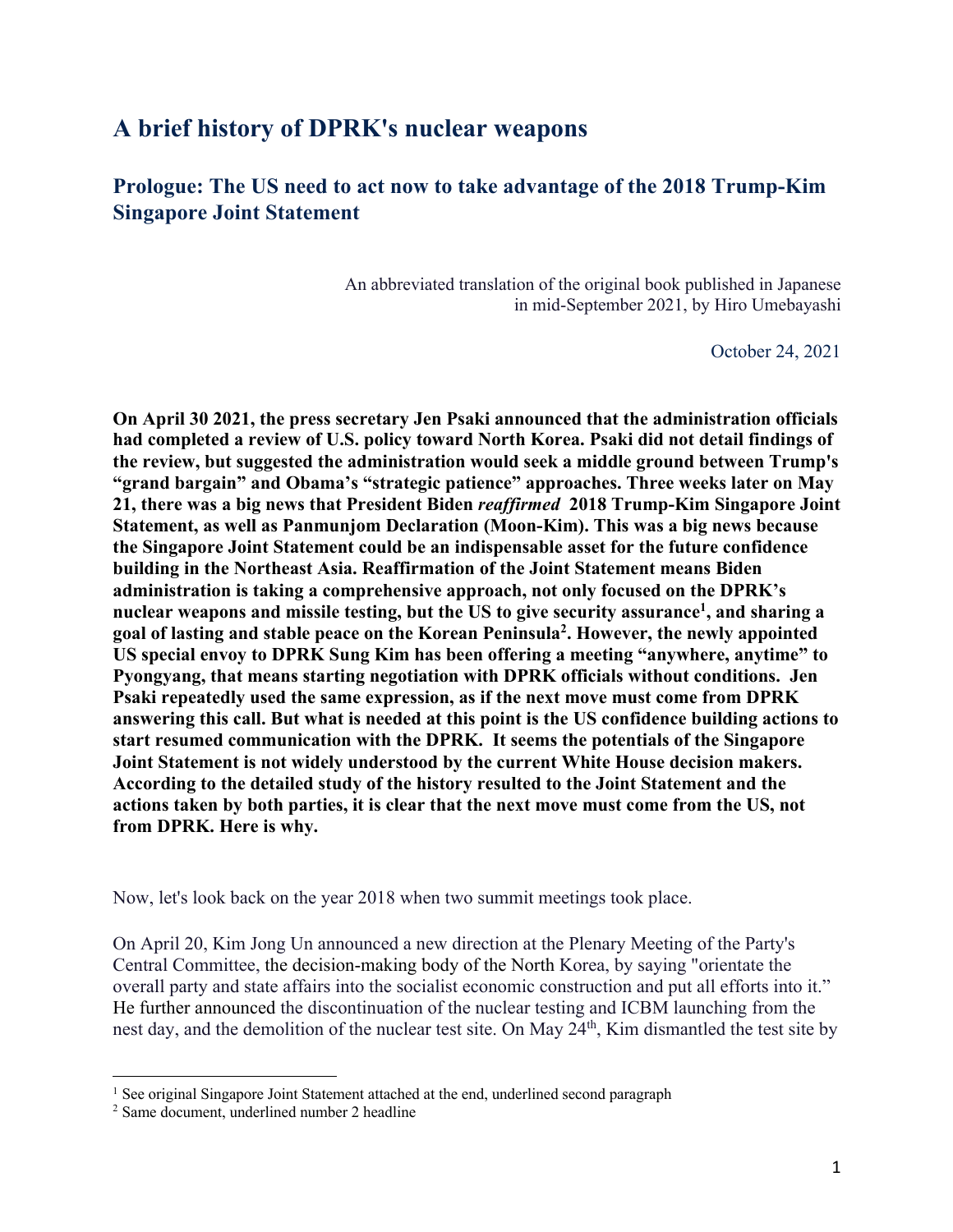blowing up all the three tunnels, in front of the CNN and other foreign medias who were invited there.

At the Singapore meeting, Kim indicated to Trump that he would dismantle the Dongchang-ri missile engine test facility as a proof of the cancelled ICBM tests. This promise was confirmed in the September Pyongyang Joint Declaration between north and south Korea on September 19, stating "the North will permanently dismantle the Dongchang-ri missile engine test site and launch platform under the observation of experts from relevant countries." In addition, North Korea returned 55 remains to the US, on the 25th anniversary of the ceasefire agreement on July 27, which was promised in the Singapore Joint Statement.

In the Pyongyang Joint Declaration, North Korea also stated that it was willing to respond to additional confidence-building measures, based on the action-to-action approach with the U.S. The additional action from DPRK would be permanently dismantling its nuclear facilities in Yongbyon, if the United States takes appropriate measures in line with the spirit of the U.S.- North Korea Joint Statement. It is clear that North Korea has been actively showing its efforts to build trust along the line of the Singapore Joint Statement.

On the other hand, the U.S. action has been limited to postponing and reducing large-scale joint U.S.-South Korea military exercise. In light of this history, it will be clear that it is the US turn to take confidence-building actions to build a new U.S.-North Korea relationship as expressed in the Singapore Joint Statement.

We often came across with texts written by U.S. diplomats and experts who have worked for the U.S. State Department and have been involved in negotiations with North Korea. Many of them say in their texts that North Korea's negotiating partner is a proud and tough negotiator, but we never heard of their impression that DPRK negotiators are illogical or irrational. Many of us have, including the U.S. politicians, preconceived North Korean images; dictatorship, human rights suppression, and caricatured image of its leader. However, we must separate these elements with the negotiations of the complete denuclearization of the Korean peninsula along with sustainable peace in the Northeast Asia region. Promotion of the democracy and protecting human rights are very important agendas, but negotiation at hand is nuclear weapons free Korean Peninsula, and sustainable peace in the Northeast Asia. Achieving shared goal, stated in the 2018 Singapore Joint Statement, is the foundation of the step forward.

Turning over the oval office, President Obama said to President-elect Trump that DPRK situation is the toughest among the current foreign policy issues. Yes, the situation is tough because of the complex history, because of the memories of Japanese occupation in the Korean Peninsula, because of the fact Koreans are still divided by 38<sup>th</sup> parallel, and because of the geopolitical security situation of the Northeast Asia including US-China cold war. After four generations of the US Presidencies negotiated with the DPRK: Clinton, Bush, Obama, Trump, we believe Biden administration is facing a true break-through opportunity which is already laid out in the 2018 Singapore Joint Statement as a comprehensive approach.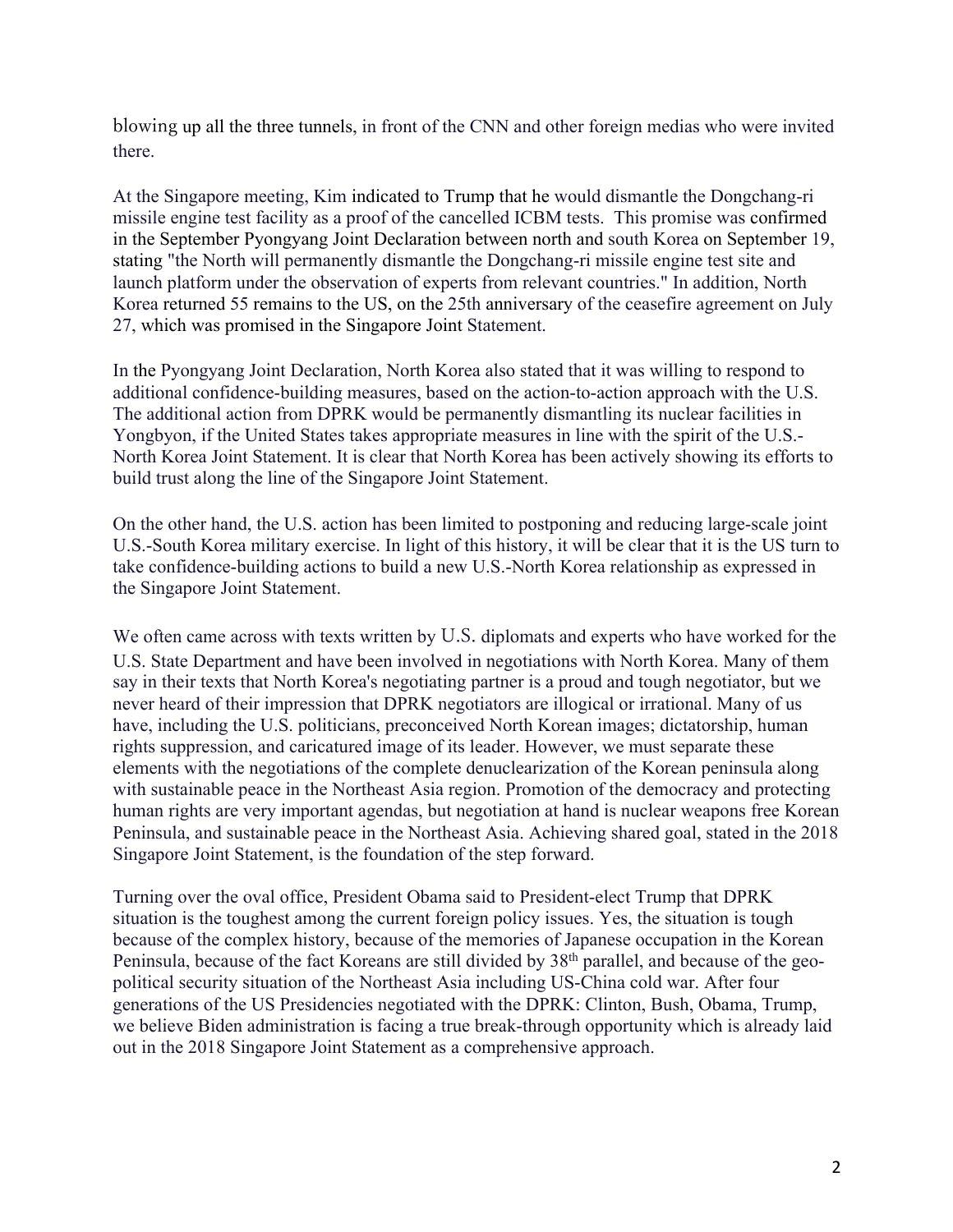## Joint Statement of President Donald J. Trump of the United States of America and Chairman Kim Jong Un of the Democratic People's Republic of Korea at the Singapore Summit

Issued on: June 12, 2018

President Donald J. Trump of the United States of America and Chairman Kim Jong Un of the State Affairs Commission of the Democratic People's Republic of Korea (DPRK) held a first, historic summit in Singapore on June 12, 2018.

President Trump and Chairman Kim Jong Un conducted a comprehensive, in-depth, and sincere exchange of opinions on the issues related to the establishment of new U.S.–DPRK relations and the building of a lasting and robust peace regime on the Korean Peninsula. President Trump committed to provide security guarantees to the DPRK, and Chairman Kim Jong Un reaffirmed his firm and unwavering commitment to complete denuclearization of the Korean Peninsula.

Convinced that the establishment of new U.S.–DPRK relations will contribute to the peace and prosperity of the Korean Peninsula and of the world, and recognizing that mutual confidence building can promote the denuclearization of the Korean Peninsula, President Trump and Chairman Kim Jong Un state the following:

- 1. The United States and the DPRK commit to establish new U.S.–DPRK relations in accordance with the desire of the peoples of the two countries for peace and prosperity.
- 2. The United States and the DPRK will join their efforts to build a lasting and stable peace regime on the Korean Peninsula.
- 3. Reaffirming the April 27, 2018 Panmunjom Declaration, the DPRK commits to work toward complete denuclearization of the Korean Peninsula.
- 4. The United States and the DPRK commit to recovering POW/MIA remains, including the immediate repatriation of those already identified.

Having acknowledged that the U.S.–DPRK summit—the first in history—was an epochal event of great significance in overcoming decades of tensions and hostilities between the two countries and for the opening up of a new future, President Trump and Chairman Kim Jong Un commit to implement the stipulations in this joint statement fully and expeditiously. The United States and the DPRK commit to hold follow-on negotiations, led by the U.S. Secretary of State,